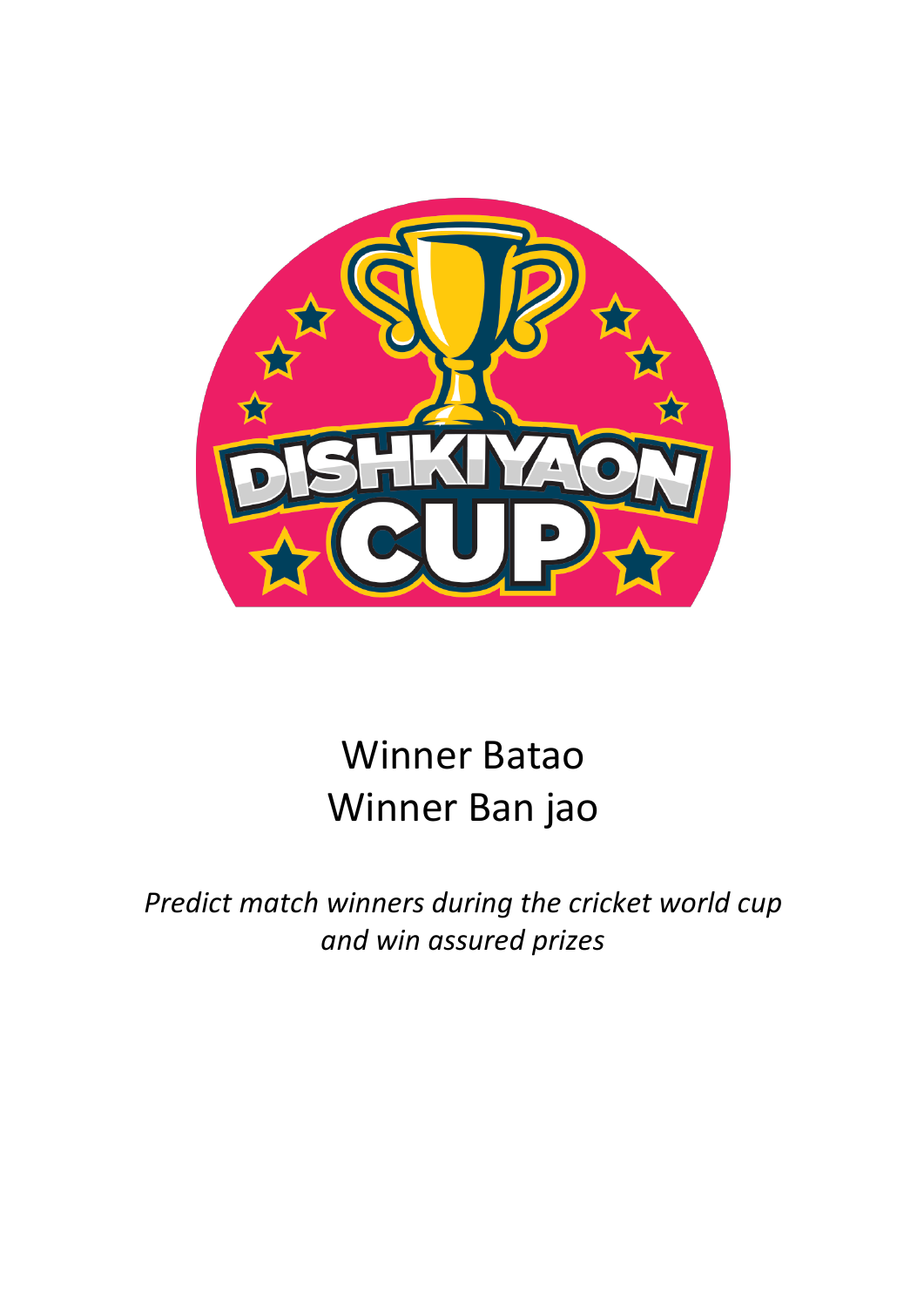### **Give a missed call on the number next to the team of your choice, to predict it as the winner.**

| Date      | <b>Match Start</b><br>Time (IST) | Team A       | <b>Missed Call</b><br><b>Tagging-Team A</b> | Team B       | <b>Missed Call</b><br><b>Tagging-Team B</b> | Prediction<br><b>Start Date</b> | <b>Prediction Start</b><br>Time (IST) | Prediction<br><b>End Date</b> | Prediction<br><b>End Time</b><br>(IST) |
|-----------|----------------------------------|--------------|---------------------------------------------|--------------|---------------------------------------------|---------------------------------|---------------------------------------|-------------------------------|----------------------------------------|
| 30-May    | 3:00:00 PM                       | England      | 18005682526                                 | South Africa | 18005682527                                 |                                 | <b>On Contest launch</b>              | 30-May                        | 3:00:00 PM                             |
| 31-May    | 3:00:00 PM                       | West Indies  | 18005682526                                 | Pakistan     | 18005682527                                 | $30$ -May                       | 3:00:01 PM                            | $31$ -May                     | 3:00:00 PM                             |
| $01$ -Jun | 3:00:00 PM                       | New Zealand  | 18005682526                                 | Sri Lanka    | 18005682527                                 | 31-May                          | 3:00:01 PM                            | $01$ -Jun                     | 3:00:00 PM                             |
|           | 6:00:00 PM                       | Australia    | 18005682528                                 | Afghanistan  | 18005682529                                 | 31-May                          | 3:00:01 PM                            | $01$ -Jun                     | 6:00:00 PM                             |
| $02$ -Jun | 3:00:00 PM                       | South Africa | 18005682526                                 | Bangladesh   | 18005682527                                 | $01$ -Jun                       | 3:00:01 PM                            | $02$ -Jun                     | 3:00:00 PM                             |
| $03$ -Jun | 3:00:00 PM                       | England      | 18005682526                                 | Pakistan     | 18005682527                                 | $02$ -Jun                       | 3:00:01 PM                            | $03$ -Jun                     | 3:00:00 PM                             |
| $04$ -Jun | 3:00:00 PM                       | Sri Lanka    | 18005682526                                 | Afghanistan  | 18005682527                                 | $03$ -Jun                       | 3:00:01 PM                            | $04$ -Jun                     | 3:00:00 PM                             |
| $05$ -Jun | 3:00:00 PM                       | <b>India</b> | 18005682526                                 | South Africa | 18005682527                                 | $04$ -Jun                       | 3:00:01 PM                            | $05$ -Jun                     | 3:00:00 PM                             |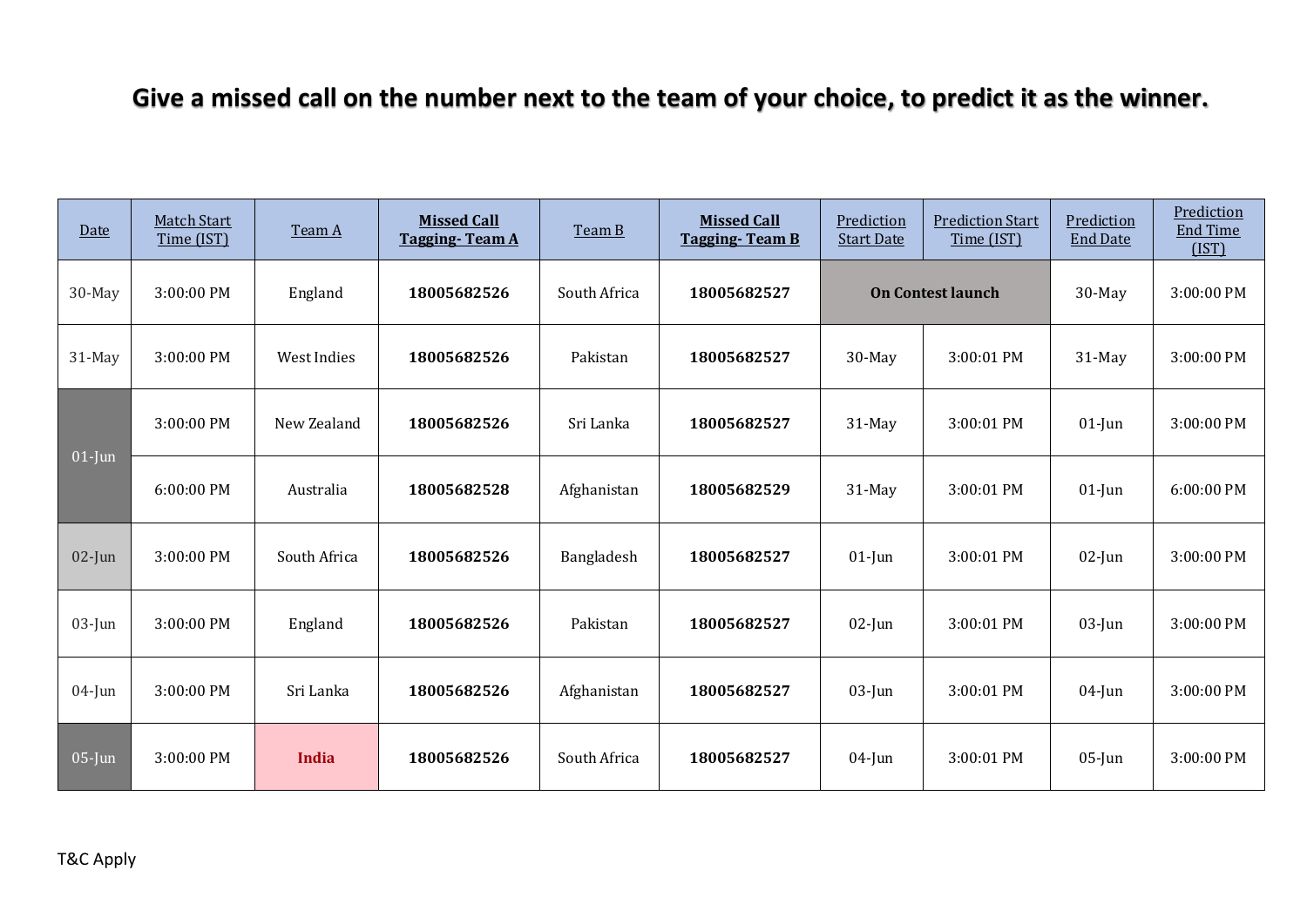|           | 6:00:00 PM | New Zealand  | 18005682528 | Bangladesh  | 18005682529 | $01$ -Jun | 6:00:01 PM | $05$ -Jun | 6:00:00 PM |
|-----------|------------|--------------|-------------|-------------|-------------|-----------|------------|-----------|------------|
| $06$ -Jun | 3:00:00 PM | Australia    | 18005682526 | West Indies | 18005682527 | $05$ -Jun | 3:00:01 PM | $06$ -Jun | 3:00:00 PM |
| $07$ -Jun | 3:00:00 PM | Sri Lanka    | 18005682526 | Pakistan    | 18005682527 | $06$ -Jun | 3:00:01 PM | $07$ -Jun | 3:00:00 PM |
| 08-Jun    | 3:00:00 PM | England      | 18005682526 | Bangladesh  | 18005682527 | $07$ -Jun | 3:00:01 PM | $08$ -Jun | 3:00:00 PM |
|           | 6:00:00 PM | New Zealand  | 18005682528 | Afghanistan | 18005682529 | $05$ -Jun | 6:00:01 PM | $08$ -Jun | 6:00:00 PM |
| $09$ -Jun | 3:00:00 PM | Australia    | 18005682526 | India       | 18005682527 | $08$ -Jun | 3:00:01 PM | $09$ -Jun | 3:00:00 PM |
| $10$ -Jun | 3:00:00 PM | South Africa | 18005682526 | West Indies | 18005682527 | $09$ -Jun | 3:00:01 PM | $10$ -Jun | 3:00:00 PM |
| $11$ -Jun | 3:00:00 PM | Sri Lanka    | 18005682526 | Bangladesh  | 18005682527 | $10$ -Jun | 3:00:01 PM | $11$ -Jun | 3:00:00 PM |
| $12$ -Jun | 3:00:00 PM | Australia    | 18005682526 | Pakistan    | 18005682527 | $11$ -Jun | 3:00:01 PM | $12$ -Jun | 3:00:00 PM |
| $13$ -Jun | 3:00:00 PM | India        | 18005682526 | New Zealand | 18005682527 | $12$ -Jun | 3:00:01 PM | $13$ -Jun | 3:00:00 PM |
| $14$ -Jun | 3:00:00 PM | England      | 18005682526 | West Indies | 18005682527 | $13$ -Jun | 3:00:01 PM | $14$ -Jun | 3:00:00 PM |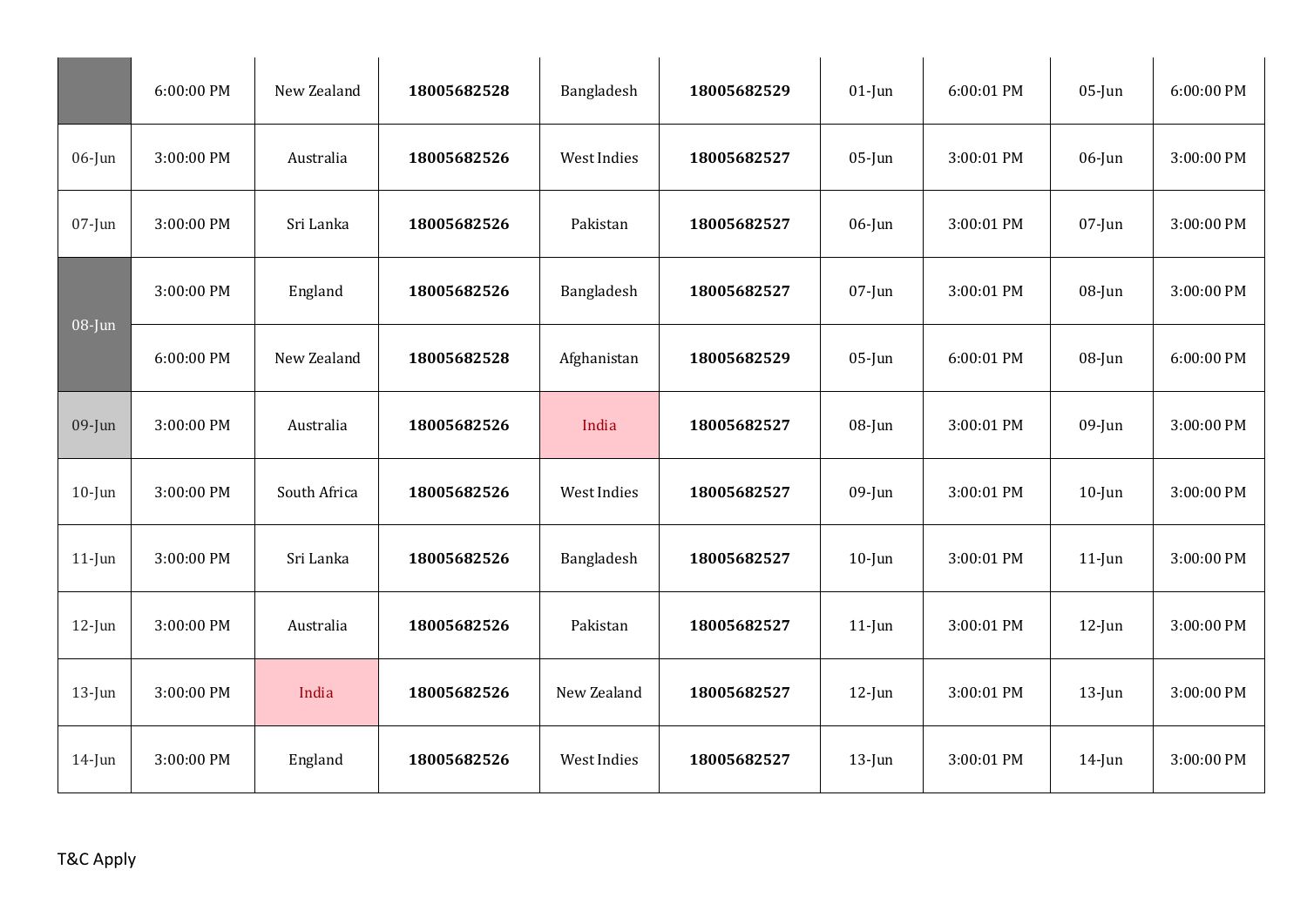|           | 3:00:00 PM | Australia    | 18005682526 | Sri Lanka    | 18005682527 | $14$ -Jun | 3:00:01 PM | $15$ -Jun | 3:00:00 PM |
|-----------|------------|--------------|-------------|--------------|-------------|-----------|------------|-----------|------------|
| $15$ -Jun | 6:00:00 PM | South Africa | 18005682528 | Afghanistan  | 18005682529 | $08$ -Jun | 6:00:01 PM | $15$ -Jun | 6:00:00 PM |
| $16$ -Jun | 3:00:00 PM | India        | 18005682526 | Pakistan     | 18005682527 | $15$ -Jun | 3:00:01 PM | $16$ -Jun | 3:00:00 PM |
| $17$ -Jun | 3:00:00 PM | Bangladesh   | 18005682526 | West Indies  | 18005682527 | $16$ -Jun | 3:00:01 PM | $17$ -Jun | 3:00:00 PM |
| $18$ -Jun | 3:00:00 PM | England      | 18005682526 | Afghanistan  | 18005682527 | $17$ -Jun | 3:00:01 PM | $18$ -Jun | 3:00:00 PM |
| $19$ -Jun | 3:00:00 PM | New Zealand  | 18005682526 | South Africa | 18005682527 | $18$ -Jun | 3:00:01 PM | $19$ -Jun | 3:00:00 PM |
| $20$ -Jun | 3:00:00 PM | Australia    | 18005682526 | Bangladesh   | 18005682527 | $19$ -Jun | 3:00:01 PM | $20$ -Jun | 3:00:00 PM |
| $21$ -Jun | 3:00:00 PM | England      | 18005682526 | Sri Lanka    | 18005682527 | $20$ -Jun | 3:00:01 PM | $21$ -Jun | 3:00:00 PM |
|           | 3:00:00 PM | <b>India</b> | 18005682526 | Afghanistan  | 18005682527 | $21$ -Jun | 3:00:01 PM | $22$ -Jun | 3:00:00 PM |
| $22$ -Jun | 6:00:00 PM | New Zealand  | 18005682528 | West Indies  | 18005682529 | $15$ -Jun | 6:00:01 PM | $22$ -Jun | 6:00:00 PM |
| $23$ -Jun | 3:00:00 PM | Pakistan     | 18005682526 | South Africa | 18005682527 | $22$ -Jun | 3:00:01 PM | $23$ -Jun | 3:00:00 PM |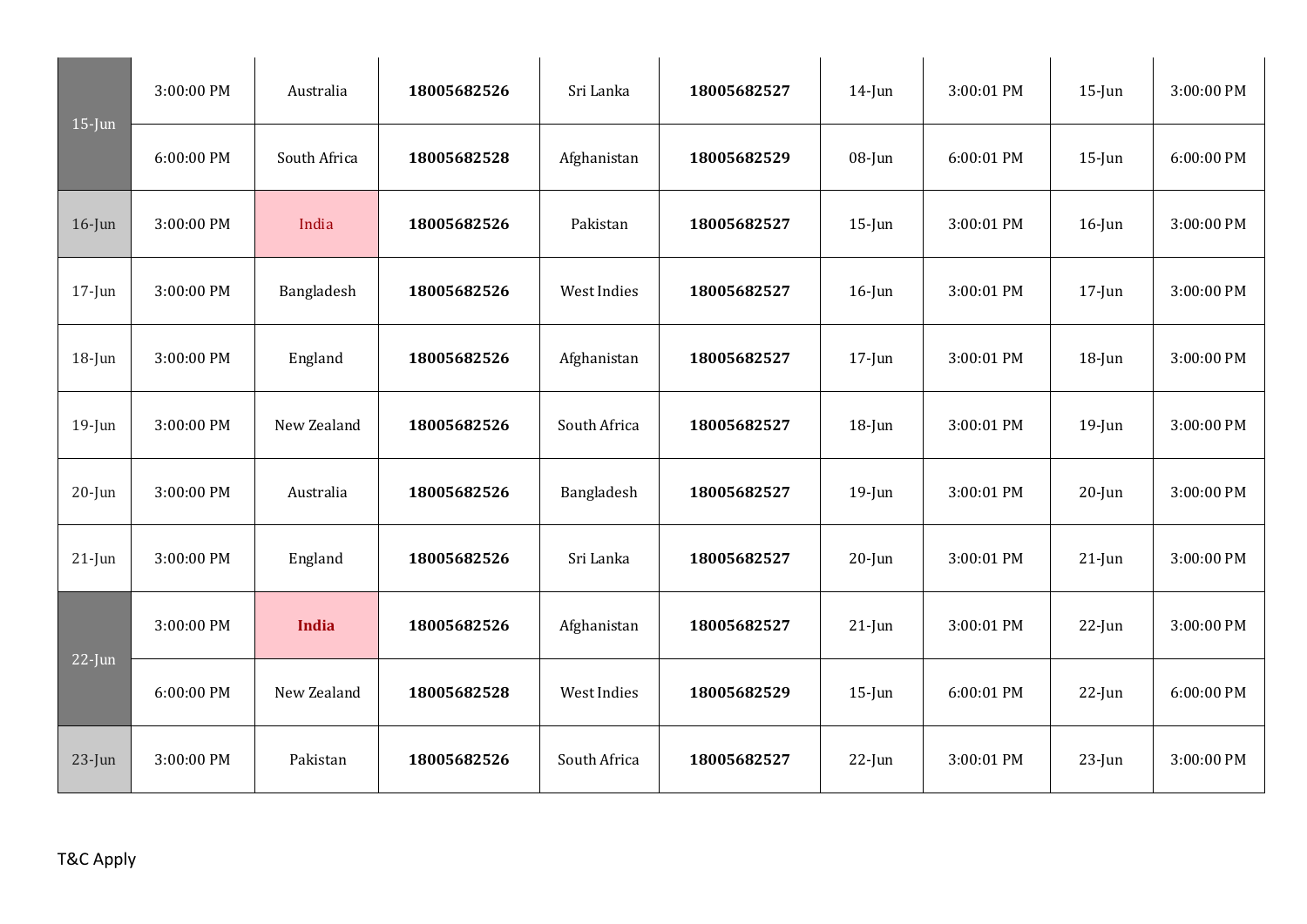| $24$ -Jun | 3:00:00 PM | Afghanistan | 18005682526 | Bangladesh         | 18005682527 | $23$ -Jun | 3:00:01 PM | $24$ -Jun | 3:00:00 PM |
|-----------|------------|-------------|-------------|--------------------|-------------|-----------|------------|-----------|------------|
| $25$ -Jun | 3:00:00 PM | England     | 18005682526 | Australia          | 18005682527 | $24$ -Jun | 3:00:01 PM | $25$ -Jun | 3:00:00 PM |
| $26$ -Jun | 3:00:00 PM | Pakistan    | 18005682526 | New Zealand        | 18005682527 | $25$ -Jun | 3:00:01 PM | $26$ -Jun | 3:00:00 PM |
| $27$ -Jun | 3:00:00 PM | India       | 18005682526 | West Indies        | 18005682527 | $26$ -Jun | 3:00:01 PM | $27$ -Jun | 3:00:00 PM |
| $28$ -Jun | 3:00:00 PM | Sri Lanka   | 18005682526 | South Africa       | 18005682527 | $27$ -Jun | 3:00:01 PM | $28$ -Jun | 3:00:00 PM |
|           | 3:00:00 PM | Pakistan    | 18005682526 | Afghanistan        | 18005682527 | $28$ -Jun | 3:00:01 PM | $29$ -Jun | 3:00:00 PM |
| $29$ -Jun | 6:00:00 PM | Australia   | 18005682528 | New Zealand        | 18005682529 | $22$ -Jun | 6:00:01 PM | $29$ -Jun | 6:00:00 PM |
| $30$ -Jun | 3:00:00 PM | England     | 18005682526 | India              | 18005682527 | $29$ -Jun | 3:00:01 PM | $30$ -Jun | 3:00:00 PM |
| $01$ -Jul | 3:00:00 PM | Sri Lanka   | 18005682526 | <b>West Indies</b> | 18005682527 | $30$ -Jun | 3:00:01 PM | $01$ -Jul | 3:00:00 PM |
| $02$ -Jul | 3:00:00 PM | India       | 18005682526 | Bangladesh         | 18005682527 | $01$ -Jul | 3:00:01 PM | $02$ -Jul | 3:00:00 PM |
| $03$ -Jul | 3:00:00 PM | England     | 18005682526 | New Zealand        | 18005682527 | $02$ -Jul | 3:00:01 PM | $03$ -Jul | 3:00:00 PM |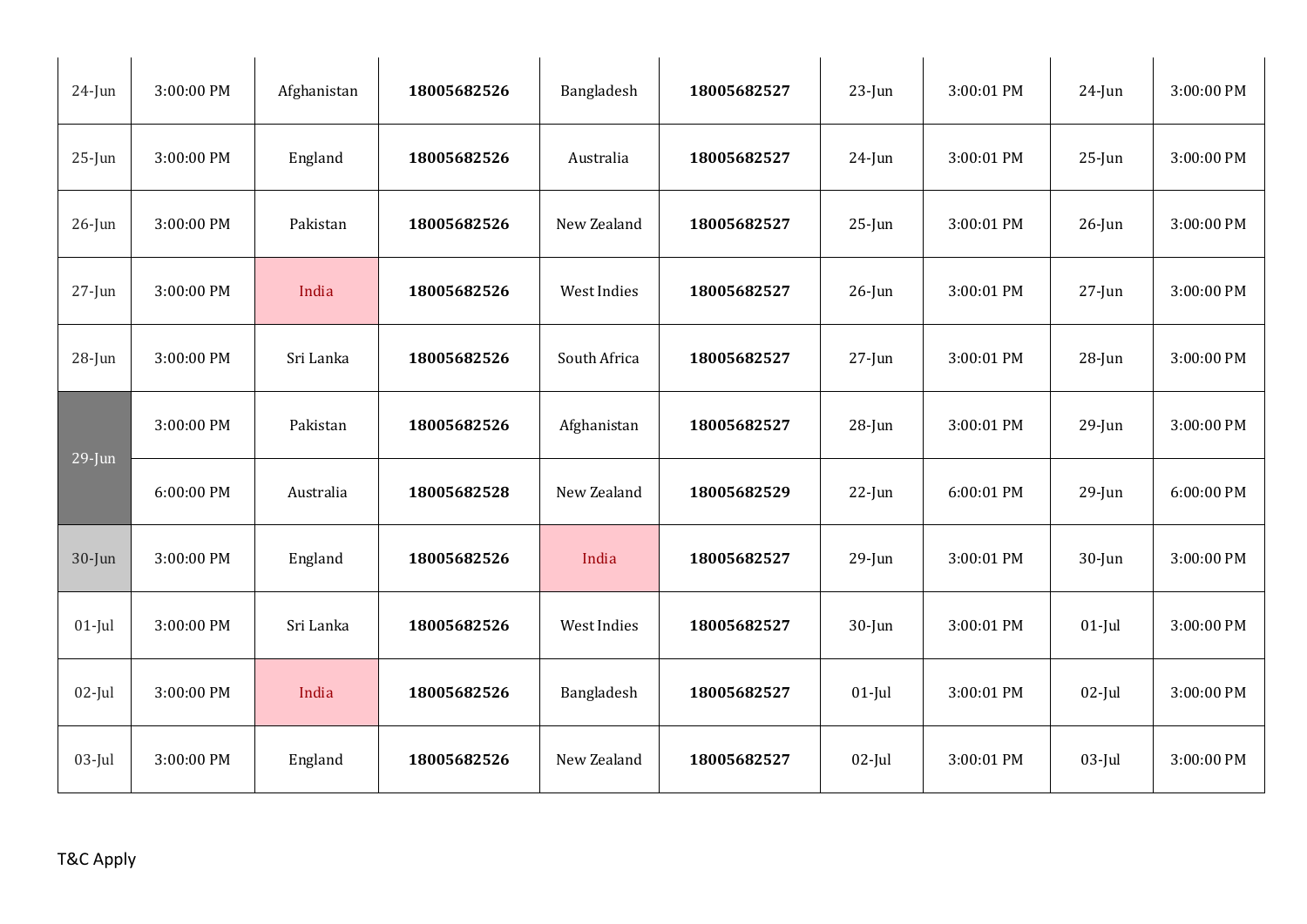| $04$ -Jul | 3:00:00 PM | West Indies | 18005682526 | Afghanistan  | 18005682527 | $03$ -Jul | 3:00:01 PM | $04$ -Jul | 3:00:00 PM |
|-----------|------------|-------------|-------------|--------------|-------------|-----------|------------|-----------|------------|
| $05$ -Jul | 3:00:00 PM | Pakistan    | 18005682526 | Bangladesh   | 18005682527 | $04$ -Jul | 3:00:01 PM | $05$ -Jul | 3:00:00 PM |
|           | 3:00:00 PM | Sri Lanka   | 18005682526 | <b>India</b> | 18005682527 | $05$ -Jul | 3:00:01 PM | $06$ -Jul | 3:00:00 PM |
| $06$ -Jul | 6:00:00 PM | Australia   | 18005682528 | South Africa | 18005682529 | $29$ -Jun | 6:00:01 PM | $06$ -Jul | 6:00:00 PM |
| $07$ -Jul |            |             |             |              |             |           |            |           |            |
| $08$ -Jul |            |             |             |              |             |           |            |           |            |
| $09$ -Jul | 3:00:00 PM | TBC         | 18005682526 | TBC          | 18005682527 | $06$ -Jul | 3:00:01 PM | $09$ -Jul | 3:00:00 PM |
| $10$ -Jul |            |             |             |              |             |           |            |           |            |
| $11$ -Jul | 3:00:00 PM | <b>TBC</b>  | 18005682526 | TBC          | 18005682527 | $09$ -Jul | 3:00:01 PM | $11$ -Jul | 3:00:00 PM |
| $12$ -Jul |            |             |             |              |             |           |            |           |            |
| $13$ -Jul |            |             |             |              |             |           |            |           |            |
| $14$ -Jul | 3:00:00 PM | TBC         | 18005682526 | TBC          | 18005682527 | $11$ -Jul | 3:00:01 PM | $14$ -Jul | 3:00:00 PM |